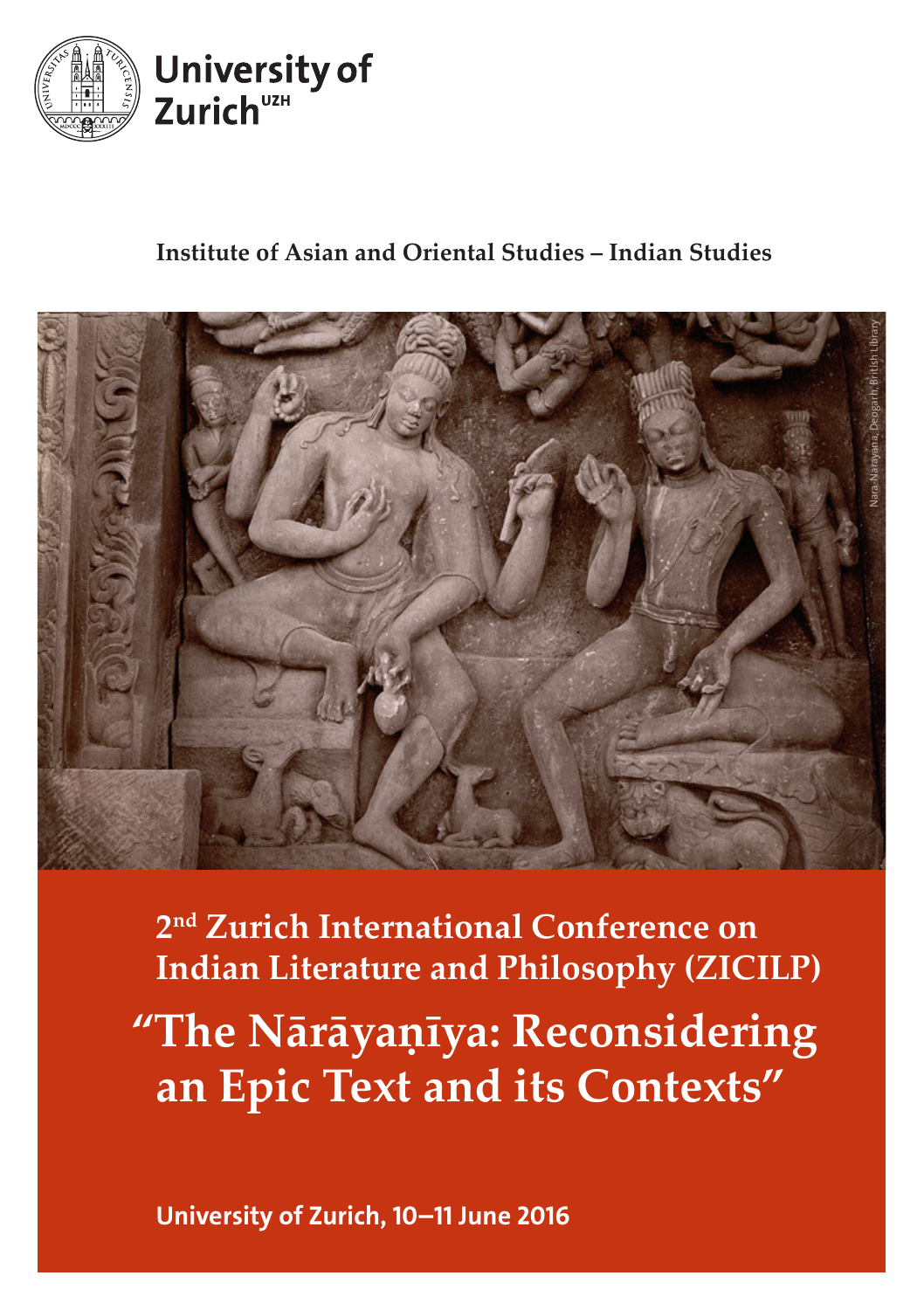The *Nārāyaṇīya* stands alongside the *Bhagavadgītā* as one of the most important religious-philosophical texts of the Mahābhārata. Both texts demonstrate not only the complex intertwining of narrative and instructive levels in the epic, but also the Mahābhārata's importance as a document of a crucially transformative period in Indian cultural, intellectual, religious and sociopolitical history. This period, spanning approximately the first few centuries of the common era, from the establishment of the Kuṣāṇa empire to the early imperial rule of the Guptas, witnessed the emergence and/or consolidation of, among other phenomena, new monotheistic religions espousing a devotional religiosity *(bhakti)* which drew upon both Vedic sacrificial norms and the ideals of liberation-seeking renunciant traditions, new forms of worshipping images of god in temples and at shrines, and new ideas of kingship and of Brahmanical hegemony beyond the ritual sphere. Like the *Bhagavadgītā,* the *Nārāyaṇīya* forms an integral part of the Sanskrit *Mahābhārata* but has frequently been extracted from it, and studied as a distinct textual unit. This is also reflected in the fact that, like the *Bhagavadgītā,* it has been considered an authoritative text in its own right for certain medieval Vaiṣṇava traditions.

Nearly twenty years on from the publication of *Nārāyaṇīya*-Studien, which focused on the composition, the textual history, the embedment of the text in the epic, and its relationship to texts such as the *Bhagavadgītā,* this conference aims to rekindle an interest in this important text. It aims not only to reconsider some of the results and issues raised in *Nārāyaṇīya*-Studien, but also to draw together recent research on the text and the contexts within which it was composed as well as on the history of its reception.

Venue University of Zurich Institute of Asian and Oriental Studies Room RAA E-08 Rämistrasse 59 CH-8001 Zurich

## **Organizers**

Prof. Dr. Angelika Malinar Dr. Robert Leach

Contact and registration robert.leach@aoi.uzh.ch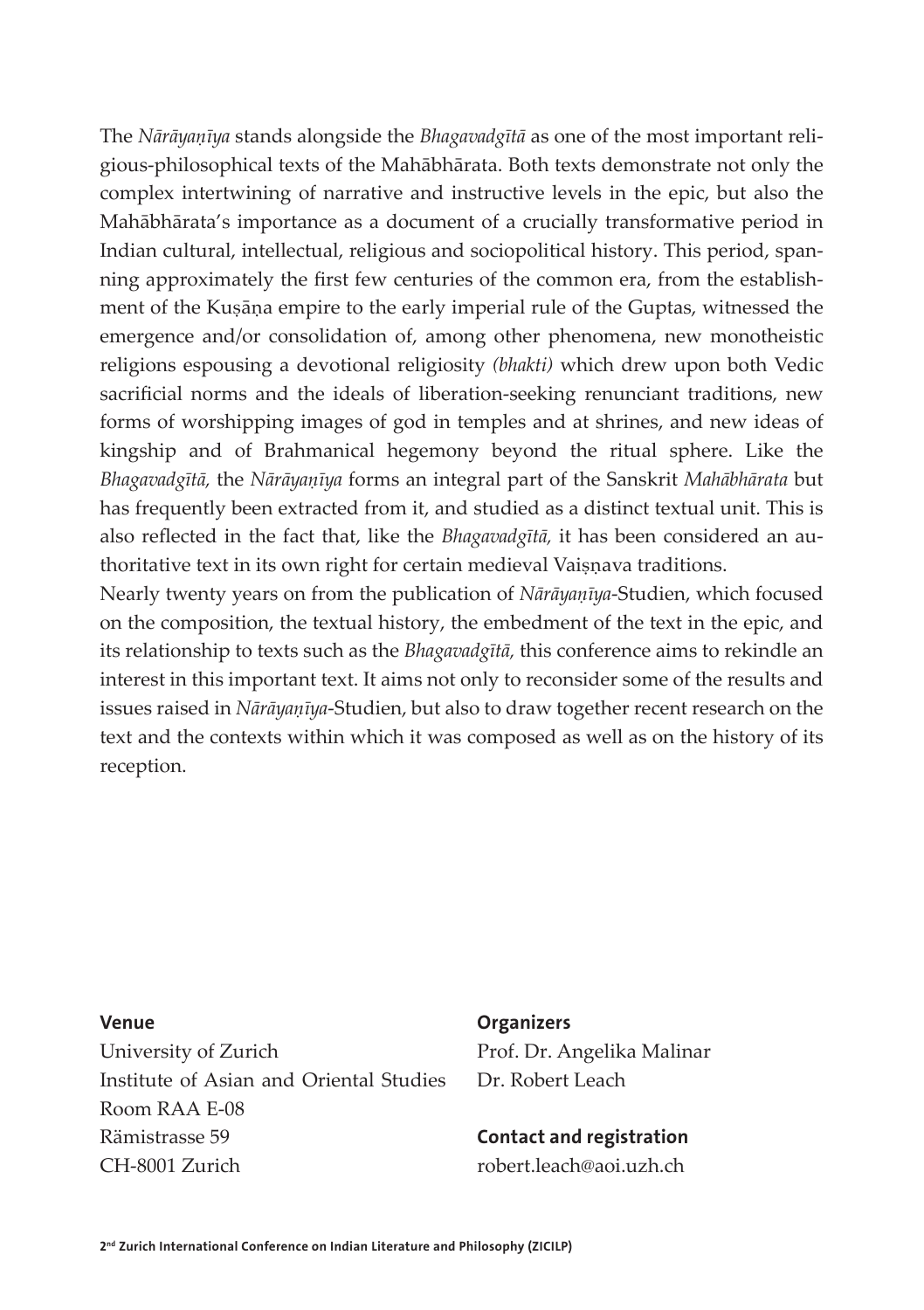## Day 1: Friday, 10 June 2016

- 9.30–10.15 Angelika Malinar and Robert Leach, Zurich University Welcome Introduction: Reconsidering the Nārāyaṇīya
- 10.15–11.15 Peter Schreiner, Zurich University Standpoints, Methods, Perspectives in and about the Nārāyaṇīya
- 11.15–11.45 Coffee Break
- 11.45–12.45 Angelika Malinar, Zurich University Nārada in the Nārāyaṇīya and the Circulation of Knowledge in the Mahābhārata
- 12.45–14.00 Lunch
- 14.00–15.00 Oliver Hellwig, Düsseldorf University Exploring the Distribution of Low-level Linguistic Features in the Nārāyaṇīya and the Śāntiparvan
- 15.00–15.30 Coffee break
- 15.30–16.30 James L. Fitzgerald, Brown University Did Śaunaka Really Interrupt Ugraśravas's Mahābhārata in the Middle of the Nārāyaṇīya? The Case for Belvalkar's Text of the Śāntiparvan
- 16.30-18.00 Round-Table Discussion Querying the Critical Edition of the Nārāyaṇīya
- 19.00 Conference Dinner